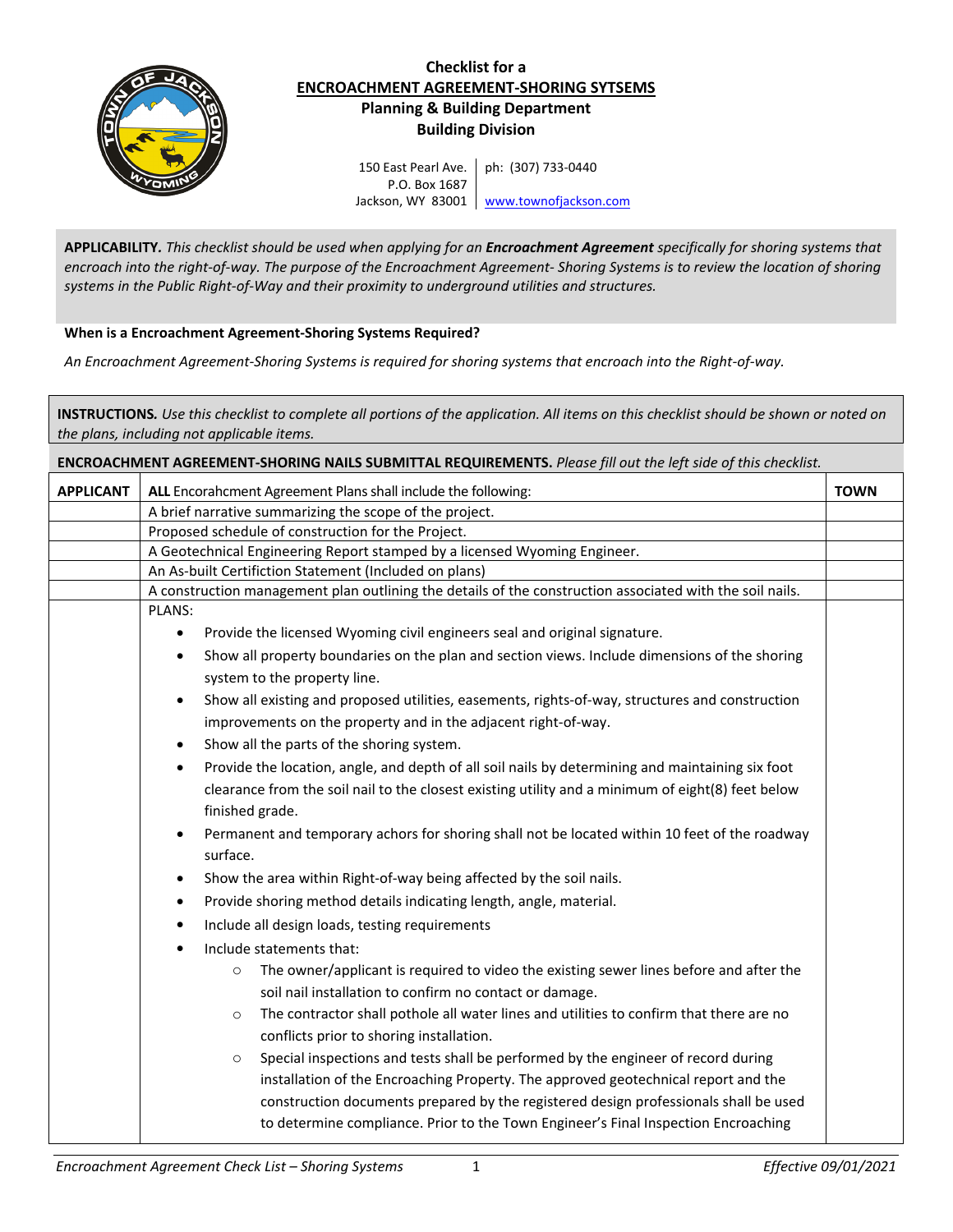| Party must provide the Town Engineer: (i) a certification that the system has been<br>installed according to plans and specifications, and (ii) record drawings of the shoring to<br>document the Encroaching Property's "as-built" location.<br>the shoring system is temporary and may be disturbed, destroyed or removed in<br>$\circ$<br>connection with any construction, installation, excavation, maintenance or replacement<br>of the right-of-way or any public utilities located therein following completion of<br>construction of the building foundation and backfill, thus permanently stabilizing the<br>excavation.<br>the percentage of nails to be tested, testing procedures, and acceptance criteria.<br>$\circ$<br>Include Design Loads, Verification Nails (at least 3 and as necessary per different soil<br>stratas) process and acceptance criteria, Proof Testing (minimum of 5% of the<br>production nails to be prooftested to 150% of the design load) process (location, load<br>increments, timing, etc.) and acceptance criteria. Include a statement that all test<br>results shall be approved by the design engineer.<br>to the affect that: there shall be periodic special inspections by 3rd party inspector on<br>$\circ$<br>site during the placement of the micropiles and soil nails. The inspections shall be paid<br>for by the owner or contractor and must be registered engineer or certified to be able<br>to perform the inspections. Special inspector shall witness all verification and proof<br>tests<br>For soil nails a statement that the shoring system has been designed based on the US<br>$\circ$<br>Federal Highway Administration's FHWA-NHI-14-007 Soil Nail Reference Manual or<br>other standard used.<br>Provide construction sequencing process, soil nail wall installation parameters and tolerances,<br>$\bullet$<br>assumptions, special instructions, anticipated soil types, material specs, grout mixes, certification<br>requirements, safety, equipment requirements, general information, etc. on the plans as |  |
|---------------------------------------------------------------------------------------------------------------------------------------------------------------------------------------------------------------------------------------------------------------------------------------------------------------------------------------------------------------------------------------------------------------------------------------------------------------------------------------------------------------------------------------------------------------------------------------------------------------------------------------------------------------------------------------------------------------------------------------------------------------------------------------------------------------------------------------------------------------------------------------------------------------------------------------------------------------------------------------------------------------------------------------------------------------------------------------------------------------------------------------------------------------------------------------------------------------------------------------------------------------------------------------------------------------------------------------------------------------------------------------------------------------------------------------------------------------------------------------------------------------------------------------------------------------------------------------------------------------------------------------------------------------------------------------------------------------------------------------------------------------------------------------------------------------------------------------------------------------------------------------------------------------------------------------------------------------------------------------------------------------------------------------------------------------------------------------------|--|
| necessary to provide sufficient information for the installation and certification of the<br>installation.                                                                                                                                                                                                                                                                                                                                                                                                                                                                                                                                                                                                                                                                                                                                                                                                                                                                                                                                                                                                                                                                                                                                                                                                                                                                                                                                                                                                                                                                                                                                                                                                                                                                                                                                                                                                                                                                                                                                                                                  |  |
| Provide the maximum lateral and vertical estimated movements of the wall, movement shall be<br>$\bullet$<br>limited such that adjacent public and private property is protected from damage during<br>construction.                                                                                                                                                                                                                                                                                                                                                                                                                                                                                                                                                                                                                                                                                                                                                                                                                                                                                                                                                                                                                                                                                                                                                                                                                                                                                                                                                                                                                                                                                                                                                                                                                                                                                                                                                                                                                                                                         |  |
| Provide the stability factors of safety for each section of wall.                                                                                                                                                                                                                                                                                                                                                                                                                                                                                                                                                                                                                                                                                                                                                                                                                                                                                                                                                                                                                                                                                                                                                                                                                                                                                                                                                                                                                                                                                                                                                                                                                                                                                                                                                                                                                                                                                                                                                                                                                           |  |
| Include Wyoming Licensed Engineer stamped calculations for the shoring system.<br>$\bullet$                                                                                                                                                                                                                                                                                                                                                                                                                                                                                                                                                                                                                                                                                                                                                                                                                                                                                                                                                                                                                                                                                                                                                                                                                                                                                                                                                                                                                                                                                                                                                                                                                                                                                                                                                                                                                                                                                                                                                                                                 |  |
| When the applicant is not the property owner, a Town of Jackson Letter of Authorization must<br>$\bullet$<br>be included with the application.                                                                                                                                                                                                                                                                                                                                                                                                                                                                                                                                                                                                                                                                                                                                                                                                                                                                                                                                                                                                                                                                                                                                                                                                                                                                                                                                                                                                                                                                                                                                                                                                                                                                                                                                                                                                                                                                                                                                              |  |
| For private properties written agreements recorded against the property are required.<br>٠<br>For encroachments within the Wyoming Department of Transporation Right-of-Way licensing is<br>required.                                                                                                                                                                                                                                                                                                                                                                                                                                                                                                                                                                                                                                                                                                                                                                                                                                                                                                                                                                                                                                                                                                                                                                                                                                                                                                                                                                                                                                                                                                                                                                                                                                                                                                                                                                                                                                                                                       |  |
| <b>FINANCIAL ASSURANCE</b><br>In accordance with Town of Jackson Land Development Regulations 8.2.11, post a financial<br>$\bullet$<br>assurance that required construction or installation of improvements, performance of duties, or<br>other financial duty is completed following the issuance. The financial assurance shall be at least<br>125% of the cost to complete the improvements, implement the plan, or complete other work<br>approved as part of the permit or approval.<br>Provide a cost estimate for the work required to complete the excavation, shoring, and complete<br>$\bullet$<br>the foundation/building construction and backfill to the point that the shoring is no longer                                                                                                                                                                                                                                                                                                                                                                                                                                                                                                                                                                                                                                                                                                                                                                                                                                                                                                                                                                                                                                                                                                                                                                                                                                                                                                                                                                                   |  |
| warranted. Include the 125% value for the financial assurance.                                                                                                                                                                                                                                                                                                                                                                                                                                                                                                                                                                                                                                                                                                                                                                                                                                                                                                                                                                                                                                                                                                                                                                                                                                                                                                                                                                                                                                                                                                                                                                                                                                                                                                                                                                                                                                                                                                                                                                                                                              |  |